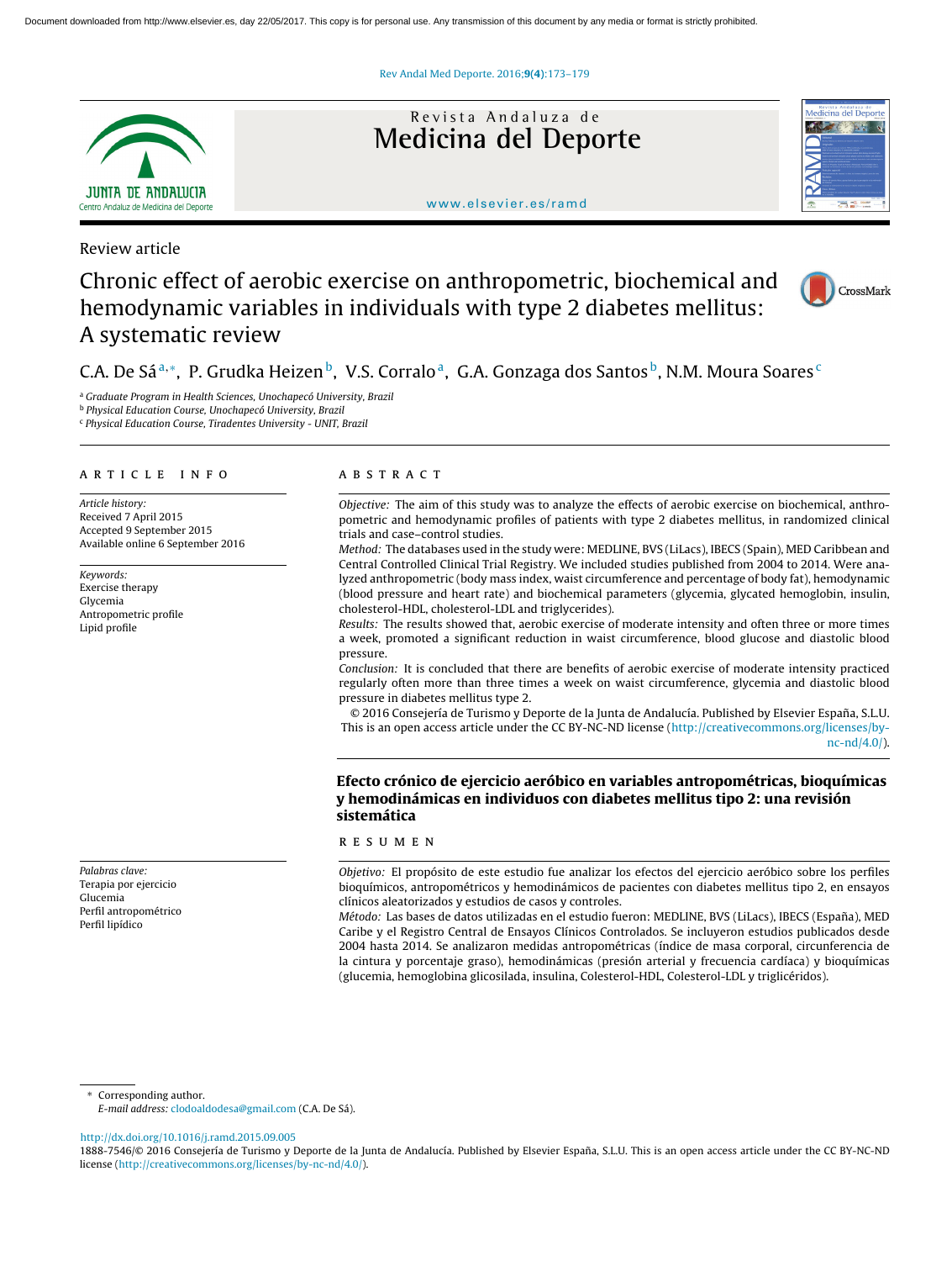174 C.A. De Sá et al. / Rev Andal Med Deporte. 2016;9(4):173–179

Resultados: Los resultados mostraron que el ejercicio aeróbico, de intensidad moderada, realizado de 3 veces o más por semana causó una reducción significativa en la circunferencia de la cintura, la glucemia y la presión arterial diastólica.

Conclusión: Se concluye que hay beneficios del ejercicio aeróbico de intensidad moderada, practicado regularmente más de 3 veces a la semana, en el perímetro de la cintura, glucemia y presión arterial diastólica en pacientes con diabetes tipo 2.

© 2016 Consejería de Turismo y Deporte de la Junta de Andalucía. Publicado por Elsevier España, S.L.U. Este es un artículo Open Access bajo la licencia CC BY-NC-ND ([http://creativecommons.org/licenses/by](http://creativecommons.org/licenses/by-nc-nd/4.0/)[nc-nd/4.0/](http://creativecommons.org/licenses/by-nc-nd/4.0/)).

# Efeito crónico do exercício aeróbico sobre variáveis antropométricas, bioquímicas e hemodinâmicas em indivíduos com diabetes mellitus tipo 2: uma revisão sistemática

#### r e s u m o

Objetivo: O objetivo do presente estudo foi analisar os efeitos do exercício aeróbico sobre os perfis bioquímico, antropométrico e hemodinâmico de pacientes com diabetes mellitus tipo 2, em ensaios clínicos randomizados e estudos de caso-controle.

Método: As bases de dados utilizadas no estudo foram: MEDLINE, BVS (LiLacs), IBECS (Espanha), MED Caribe e Central de Registros de Ensaios Clínicos Controlados. Foram incluídos estudos publicados nos anos de 2004-2014. Foram analisadas as medidas antropométricas (IMC, circunferência de cintura e percentual de gordura), hemodinâmicas (pressão arterial e frequência cardíaca) e bioquímicas (glicemia, hemoglobina glicada, insulina, colesterol-HDL, colesterol-LDL, triglicérides).

Resultados: Os resultados evidenciaram que o exercício aeróbico, de intensidade moderada e com frequência igual ou superior a três vezes por semana promoveu redução significativa no perímetro da cintura, na glicemia e na pressão arterial diastólica.

Conclusão: Conclui-se que há efeitos benéficos do exercício físico aeróbio de moderada intensidade, praticado de forma regular com frequência de 3 ou mais vezes por semana, sobre o perímetro da cintura, glicemia e pressão arterial diastólica em indivíduos com diabetes mellitus tipo 2.

© 2016 Consejería de Turismo y Deporte de la Junta de Andalucía. Publicado por Elsevier España, S.L.U. Este é um artigo Open Access sob uma licença CC BY-NC-ND ([http://creativecommons.org/licenses/by](http://creativecommons.org/licenses/by-nc-nd/4.0/)[nc-nd/4.0/](http://creativecommons.org/licenses/by-nc-nd/4.0/)).

Palavras-chave: Terapia por exercício Glicemia Perfil antropométrico Perfil lipídico

#### Introduction

Diabetes mellitus type 2 (DM2) is a metabolic disease characterized by insulin resistance and dysfunctional pancreatic beta cells. Patients are often concomitantly overweight or obese.<sup>1</sup> [D](#page-6-0)M2 is one of the leading causes of death worldwide, and is primarily associated with an aging population, urbanization, and high prevalence of physical inactivity. Diabetes affects 382 million people worldwide, of which 61 million are located in the Americas, with 24 million in Central and South America.<sup>2</sup> [In](#page-6-0) developed countries, DM2 is ranked between the fourth and eighth position among the major diseases in terms of prevalence, and the direct costs of treatment vary between 2.5 and 15% of annual health budgets.<sup>[3](#page-6-0)</sup> In Brazil, between 1991 and 2000 there was a 19% increase in the number of cases, followed by a decline of 8% between 2000 and 2009; however, in 2009 alone, incidence increased by  $24\%$  $24\%$  $24\%$ .<sup>4</sup> The Brazilian capitals with the highest prevalence of DM2 in 2012 were São Paulo (9.3%) and Florianópolis (7.3%).[4](#page-6-0)

Given this epidemiological situation, it is critical to invest in studies that provide scientific evidence on the efficiency and effectiveness of targeted protocols and intervention processes that improve the quality of life for DM2 patients. In this context, active participation in exercise programs is the unanimous recommendation of health professionals for both prevention and treatment of DM2.

Physical exercise programs may aid long-term control of blood glucose levels, and can acutely stimulate glucose uptake, which helps to increase the sensitivity of insulin to receptors.<sup>[5](#page-6-0)</sup> An understanding of the underlying physiological responses to physical exercise is crucial for adequate medical management and proper counseling with respect to suggested activity and/or physical

exercise load. This goal will improve the efficiency of diabetes inter-ventions, increasing exercise and activity levels in DM2 patients.<sup>[6](#page-6-0)</sup>

Current recommendations for DM2 patients include at least 150 min of moderate intensity exercise per week (over 3–7 days), or 75 min of high intensity exercise per week (over 3 days).<sup>1</sup> [T](#page-6-0)his review article evaluated the effects of aerobic exercise on biochemical, anthropometric, and hemodynamic profiles of patients with DM2 in randomized clinical trials, case studies, and controls.

#### Method

#### Literature search strategy

Systematic survey of the primary studies was conducted using the following databases: MEDLINE (PubMed), BVS (LiLacs), IBECS (Spain), Med Caribe, and the Central Registry of Controlled Clinical Trials (Cochrane), published between 2004 and December 2014. A search strategy was developed for MEDLINE, accessed via PubMed, based on titles of Medical Subject Headings (MeSH) identified through article terms and key words. We searched for articles in LiLacs using Health Sciences Descriptors (DeCS). We reviewed reference lists of all articles included in the study.

The search strategy for Med Caribbean used MeSH terms and their synonyms as a starting point. However, the search strategy for articles in the Central Registry of Controlled Clinical Trials was based on the keywords to yield a greater number of articles.

Various combinations of the keywords "physical exercise", "physical activity" and "diabetes mellitus type 2" were used in English, Portuguese, and Spanish as appropriate, using the MeSH terms "exercise", "motor activity", and "diabetes mellitus type 2" crossed with Boolean connectors AND, OR, or AND OR.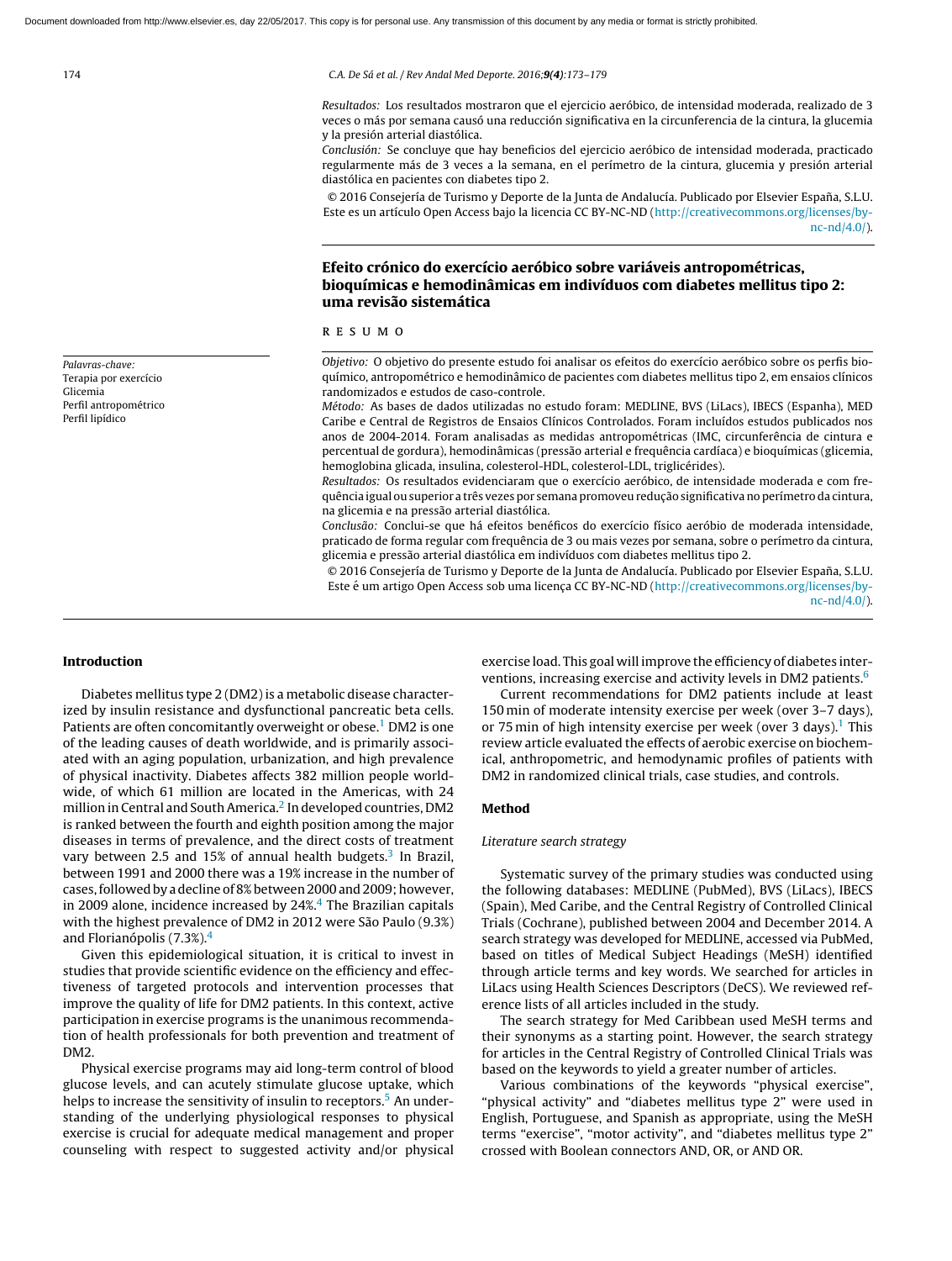The search strategy began with selection of a diabetic population (type 2) consisting of groups with diabetic intervention via regular exercise or physical activity, and control patients (with or without diabetes) that received only counseling/education about intervention methods and related health outcomes. An additional search filter was used to select only clinical controlled studies and/or randomized trials performed with adult humans.

#### Criteria for inclusion and exclusion

The following inclusion criteria were selected, which were applied independently: (a) the study presented a controlled clinical trial design (to identify impacts of the intervention) and/or randomized or case studies and controls (identical risk factors for the outcome) with the use of proposal-based activity and/or aerobic exercise; (b) the study contained a population with individuals over the age of 19; (c) the study had at least two groups; (d) the duration of the study included more than 3 months of intervention; (e) the intervention group was composed of a diabetic population; (f) the study evaluated anthropometric measurements (body fat, body weight, or waist circumference) and/or biochemical (cholesterol, fasting glucose, or glycated hemoglobin) and/or hemodynamic (blood pressure or heart rate) parameters; and (g) the study presented intervention data (type of exercise, load, and intensity).

The studies were separated for analysis according to the objectives and parameters evaluated. Researchers assessed aerobic training vs. education or sedentary lifestyle intervention, and the relationship between the weekly frequency of exercise and improvement in biochemical, anthropometric and hemodynamic profiles. We excluded studies with children or teenagers, or including patients with pathologies associated with diabetes. We also excluded studies of systematic review, narrative review, overview and meta-analysis, as well as animal studies.

# Data extraction

Two independent examiners searched for articles in the databases by analysis of titles, abstracts, and full papers, and assessed eligibility for inclusion of each study. Disagreements were discussed and, if unresolved, a third reviewer was consulted to decide whether the study should be included or excluded. Standardized worksheets were designed for data extraction such that the reviewers were able to extract information about the study characteristics, participants, eligibility criteria, intervention methods, and the observed outcomes, including measures of variability when available.

For data mining, results were considered as outcomes related to the chosen anthropometric, biochemical, and hemodynamic parameters. Researchers reviewed articles twice to ensure accuracy.

# Results

#### Inclusion of studies

Database searched yielded 119 articles in total. Of these, 87 were excluded after evaluation of titles and abstracts, leaving 32 articles identified as eligible. Of these, 13 did not evaluate biochemical and anthropometric profiles, one studied an adolescent population, three evaluated the effect of only a single intervention session, one evaluated a monitoring program, seven did not evaluate the effects of an exercise program, and two did not include diabetes type 2 (Fig. 1).

Five studies met all inclusion criteria, all of which had a case–control design. Studies were arranged alphabetically by first author name. [Table](#page-3-0) 1 presents the main results of analysis, considering the population sampled, type of treatment (frequency, volume and intensity), and the outcomes achieved.

#### Chronic effects of aerobic exercise on anthropometric parameters

Four studies assessed the effects of aerobic exercise on anthro-pometric measures in diabetic patients.<sup>[7–10](#page-6-0)</sup> Of these, only Vancea et al. $8$  demonstrated significant effects of the intervention programs. In this study, the intervention protocol consisted of exercise



Fig. 1. Identification flow, screening, eligibility and inclusion or exclusion criteria of articles in the systematic review.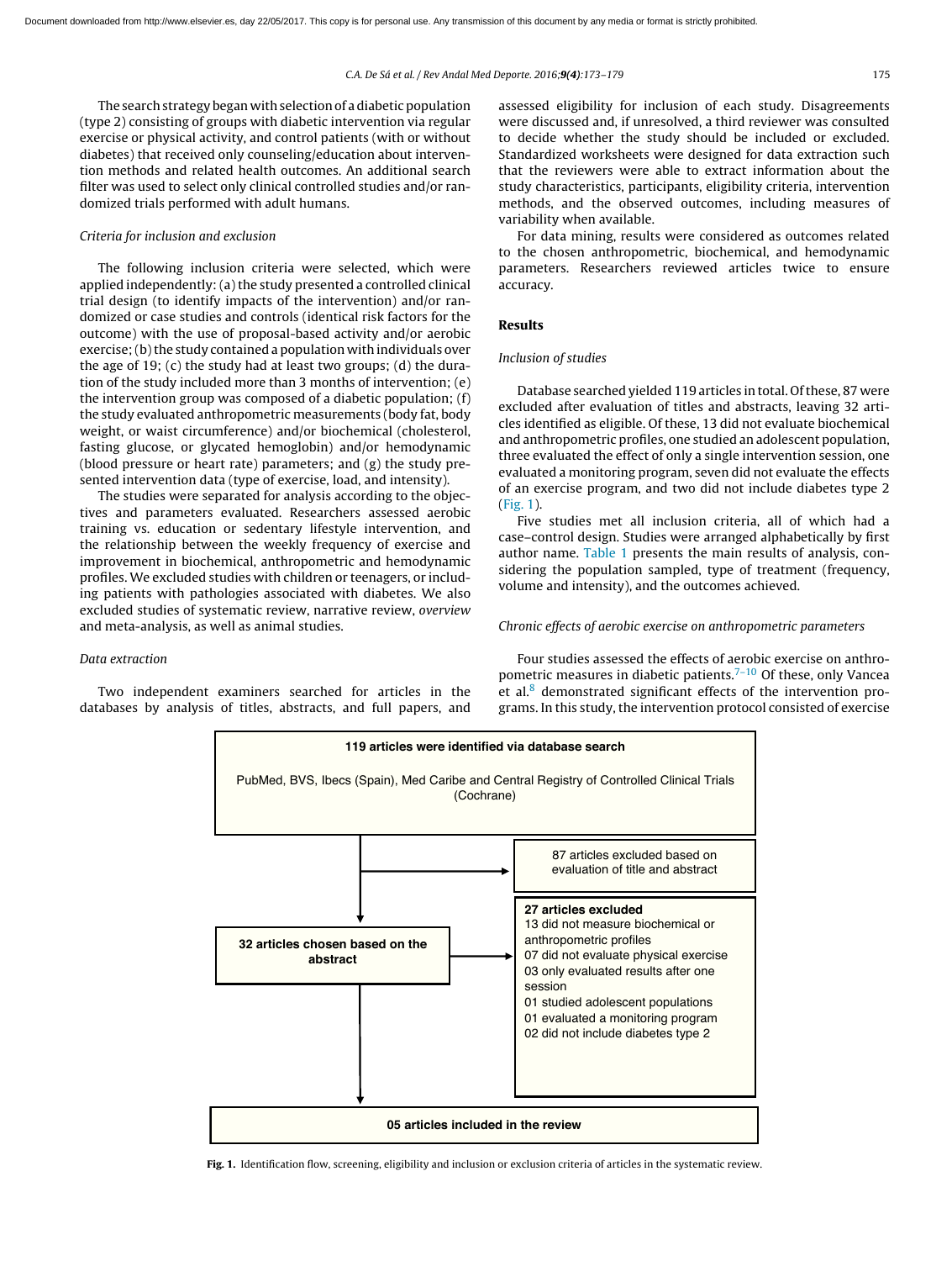#### <span id="page-3-0"></span>176 C.A. De Sá et al. / Rev Andal Med Deporte. 2016;9(4):173–179

Table 1 Main characteristics of the studies included in this review.

| Study                                  | Participants                                                                                                                                                                                                                                | Intervention                                                                                                                                                                                                                                                                                                                                                                                                    | Result                                                                                                                                                                                                                                         |
|----------------------------------------|---------------------------------------------------------------------------------------------------------------------------------------------------------------------------------------------------------------------------------------------|-----------------------------------------------------------------------------------------------------------------------------------------------------------------------------------------------------------------------------------------------------------------------------------------------------------------------------------------------------------------------------------------------------------------|------------------------------------------------------------------------------------------------------------------------------------------------------------------------------------------------------------------------------------------------|
| Monteiro et al. <sup>7</sup>           | Diabetic women over 60 years old<br>(divided into aerobic group<br>control) without participation in<br>physical exercise and capillary<br>blood glucose less than 240 mg/dl                                                                | Control group<br>Intervention: educational guidelines<br>Frequency: 1 time/week<br>Duration: $2 h/$ session $\rightarrow$ 13 weeks<br>Aerobic group<br>Intervention: walking (treadmill)<br>Intensity: 60, 70 and 80% of MHR<br>Duration: 50 min<br>Frequency: $3 \times$ /week $\rightarrow$ 13 weeks                                                                                                          | - BMI (both groups)<br>$\downarrow$ Glucose (both groups)<br>$\downarrow$ DBP (both groups)                                                                                                                                                    |
| Vancea et al. <sup>8</sup>             | Males and females DM2 patients<br>divided into three groups:<br>• Control group: $n = 17$ ; age:<br>$55.8 \pm 6.6$ years<br>• G3 group: $n = 14$ ; age: 57.4 $\pm$ 5.3<br>years<br>• G5 group: $n = 9$ ; age: 58.8 $\pm$ 6.1<br>years       | Control group<br>Intervention: guidelines and incentives for<br>spontaneous regular activity<br>G3 group<br>Intervention: walking<br>Intensity: 70% of maximum heart rate<br>Frequency: 3 sessions<br>Duration: -<br>G5 group<br>Intervention: walking<br>Intensity: 70% of maximum heart rate<br>Frequency: 5 sessions<br>Duration: -                                                                          | $\downarrow$ BMI (G3, G5)<br>$\downarrow$ % Fat (G3, G5)<br>$\downarrow$ Waist (G5)<br>$\downarrow$ Fasting glucose (G5)<br>$\downarrow$ Postprandial glucose (G5)<br>- Glycated hemoglobin (G3, G5)<br>$-$ SBP (G3, G5)<br>$-$ DBP (G3, G5)   |
| Ribeiro et al. <sup>9</sup>            | 32 subjects (male and female)<br>• Healthy control: $n = 1M$ and 10F<br>$\bullet$ Exercising diabetics: $n = 3M$ and 8F<br>• Sedentary diabetics: $n = 4M$ and 6F                                                                           | Healthy control group (HC)<br>Intervention: cycle ergometer<br>Intensity: corresponding to the anaerobic<br>threshold<br>Frequency: $3 \times$ /week<br>Duration: 40 min<br>Diabetic group with exercise (DE)<br>Intervention: cycle ergometer<br>Intensity: corresponding to the anaerobic<br>threshold<br>Frequency: $3 \times$ /week<br>Duration: 40 min<br>Sedentary diabetic group (SD)<br>No intervention | ↓ Waist circ. (HC, DE)<br>$-$ BMI<br>- Body weight<br>- Insulin<br>- Glycated hemoglobin<br>- Cholesterol HDL<br>- Cholesterol LDL<br>- Triglycerides<br>- Post-heparin lipase<br>- Lipoprotein (HC, DE, SD)                                   |
| Andrade-Rodriguez et al. <sup>10</sup> | Diabetic males and females,<br>sedentary, max 10 years<br>post-diagnosis, divided into two<br>groups:<br>• Group 1 (G1): $n = 10M$ and 15F;<br>age: $46.1 \pm 9.1$ years<br>• Group 2 (G2): $n = 12M$ and 13F;<br>age: $50.6 \pm 6.9$ years | G1<br>Intervention: walking (auto adjusted)<br>Intensity: -<br>Frequency: $2 \times$ /week<br>Duration: 20 min<br>G2<br>Intervention: walking (auto adjusted)<br>Intensity: -<br>Frequency: $3 \times$ /week<br>Duration: 20 min                                                                                                                                                                                | $-$ BMI (G1, G2)<br>↓ Glycated hemoglobin (G1, G2)                                                                                                                                                                                             |
| Bhagyalakshmi et al. <sup>11</sup>     | Males and females, diabetic, age<br>between 45 and 69 years, divided<br>into two groups:<br>Control: $n = 20$<br>Exercise: $n = 28$                                                                                                         | Control Group (CG)<br>No intervention<br>Exercise Group (EG)<br>Intervention: walking or cycling<br>Intensity: $-$<br>Frequency: -<br>Duration: 45 min                                                                                                                                                                                                                                                          | $\uparrow$ Glucose (GC)<br>$\downarrow$ Glucose (EG)<br>↓ Glycated hemoglobin (EG)<br>$\downarrow$ HR variability (CG)<br>↑ HR variability (CG; men)<br>- HR variability (CG; women):<br>exercise accounted for 50.5% of<br>HRV after training |

BMI, body mass index; CG, control group; DBP, diastolic blood pressure; DE, diabetic group with exercise; DM2, diabetes mellitus type 2; EC, exercise group; F, female; G1, Group 1; G2, Group 2; HC, healthy control group; HR, heart rate; HRV, heart rate variability; M, male; MHR, maximum heart rate; SBP, systolic blood pressure; SD, sedentary diabetic group; ↑, increase in parameter evaluated; ↓, reduction in parameter evaluated; –, no changes in parameter evaluated.

for 45 min either three or five times per week, with 30 min of that time walking to 70% of maximum HR. Patients showed a significant reduction in BMI, waist circumference, percent body fat, and fasting glucose, and the magnitude of these changes was greater in the five times per week group than in the three times per week group. The authors also point out that capillary blood glucose showed a downward trend after exercise in the group that exercised five times per week.

In a study by Monteiro et al. $<sup>7</sup>$  $<sup>7</sup>$  $<sup>7</sup>$  older female DM2 patients prac-</sup> ticed aerobic exercise three times a week for 13 weeks, with an intensity of 60–80% maximum heart rate. Results from the exercise

group were compared to those from a control group that underwent DM2 educational sessions only. This study found no influence of aerobic exercise on BMI, however there was a BMI reduction of  $1 \text{ kg/m}^2$  in the control group and  $1.2 \text{ kg/m}^2$  in the experimental group.

Ribeiro et al. $9$  compared 32 subjects divided into three groups: 10 sedentary individuals with DM2; 11 physically active subjects without diabetes; 11 physically active diabetic subjects. The subjects with healthy vs. diabetic attributes were participated in an aerobic exercise program using a cycle ergometer (40 min, three times per week for 4 months), while the sedentary DM2 subjects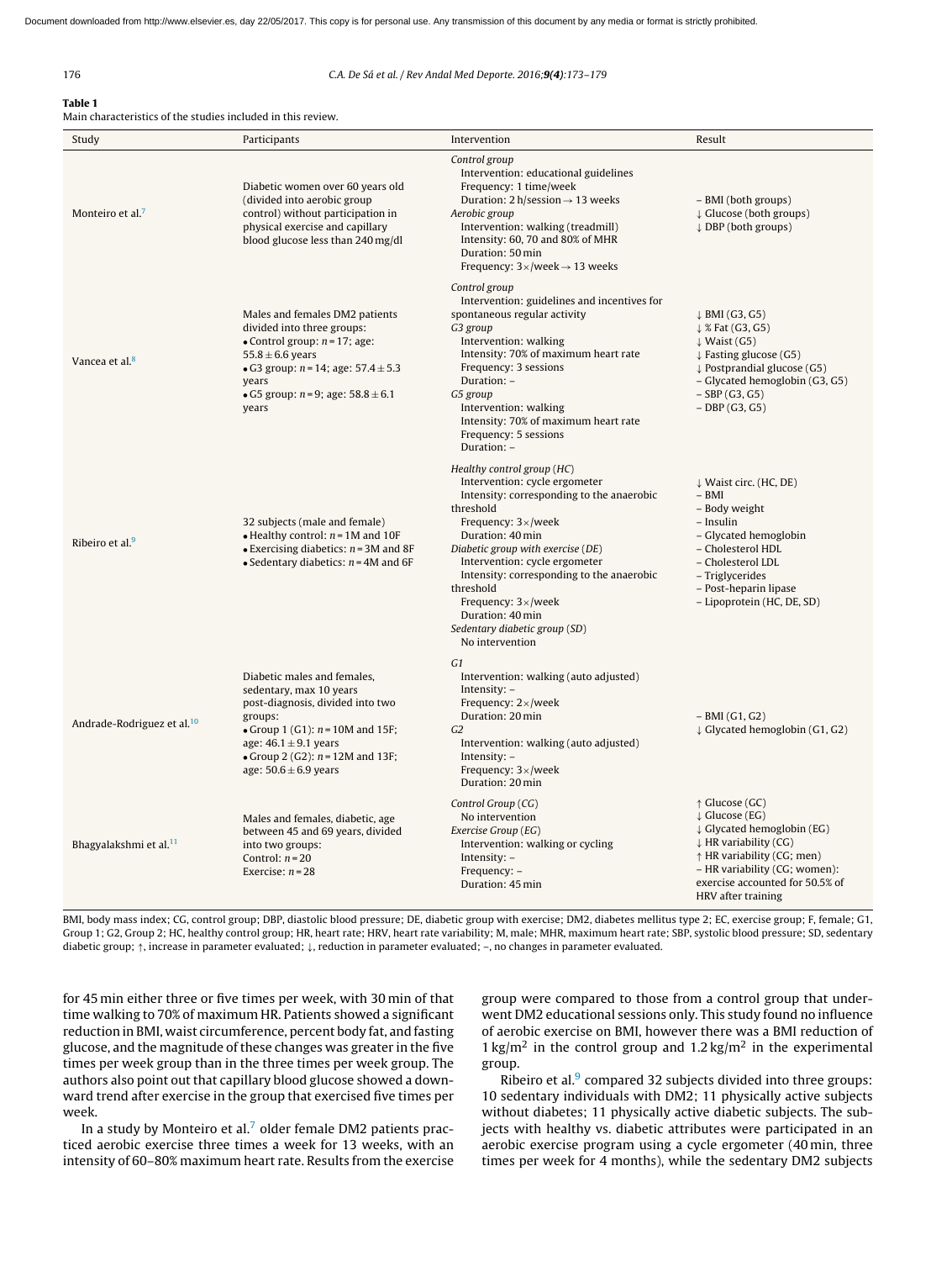participated only a regular care program at the Clinical Hospital in Sao Paulo and did not engage in regular exercise. The aerobic exercise group had no changes in body weight or BMI, but did show a statistically significant reduction in waist circumference compared to the DM2 sedentary group.

Andrade-Rodriguez et al.<sup>[10](#page-6-0)</sup> evaluated the effects of weekly frequency of aerobic training (walking 2–3 times per week with moderate intensity, 20 min per session, for 16 weeks)in two groups of 25 DM2 patients. In addition to the exercise protocol, all patients received 20 h of educational lectures about the various benefits of exercise, food, and drug treatments. The subjects had no changes in BMI as a function of the training regimens. However, the distance covered in 12-min test increased significantly at the end of the training period in both groups, and glycated hemoglobin reduced significantly in both treatments (exercise and educational sessions).

#### Chronic effects of aerobic exercise on biochemical parameters

The studies showed a reduction in blood glucose<sup>[7,8,11](#page-6-0)</sup> and postprandial glucose, $7$  however results vary with respect to glycated hemoglobin. Ribeiro et al.<sup>[9](#page-6-0)</sup> and Vancea et al.<sup>[8](#page-6-0)</sup> reported no changes in glycated hemoglobin, while Bhagyalakshmi et al. $^{11}$  $^{11}$  $^{11}$  and AndradeRod[r](#page-6-0)iguez et al.<sup>9</sup> reported a decrease in these values.

According to Monteiro et al., $7$  [1](#page-6-0)3 weeks of aerobic exercise was as effective as educational sessions for reducing blood glucose levels in their experimental population. They also found that aerobic exercise sessions did not improve triglycerides, glycemia, or insulinemia in diabetic or healthy adults (i.e., no differences compared to sedentary diabetic adults).

Ribeiro et al.<sup>[9](#page-6-0)</sup> reported that groups performing exercise for 4 months (both diabetic and non-diabetic) showed no changes in plasma concentrations of total cholesterol, cholesterol-LDL (LDL), cholesterol-HDL (HDL), triglycerides (TG), glucose or insulin compared to the sedentary DM2 groups. However, HDL particles were converted to larger particles in the exercise group, which improved LDL oxidation rates.

Bhagyalakshmi et al.<sup>[11](#page-6-0)</sup> observed improvement in blood glucose and glycated hemoglobin rate in DM2 patients that participated in an exercise program for 9 months. In this study, 48 patients (male and female) were separated into two groups, an aerobic training group (30 min/session,  $n = 28$ ), and a control group that did not perform physical exercise  $(n=20)$ .

Vanc[e](#page-6-0)a et al.<sup>8</sup> evaluated the effects of 20 weeks of aerobic training at 70% maximum heart rate in three groups of diabetic patients aged 55–59 years, in order to compare the effects of exercise programs performed with three and five weekly sessions, and controls. Results showed that neither training regimen influenced glycated hemoglobin levels, however fasting plasma glucose and postprandial glucose significantly reduced after 20 weeks in the in five times per week group compared to controls.

Andrade-Rodriguez et al. $10$  evaluated the effects of the weekly frequency of aerobic training on glycated hemoglobin level and aerobic capacity in 50 male and female subjects. Subjects were divided in two groups, that walked with moderate intensity for 20 min either two (Group  $1 = G1$ ) or three times per week (Group 2 = G2), for 16 weeks. During this period all patients received 20 h of educational lectures on exercise, food, and drug therapies, and the associated benefits. At the start of the program majority of participants had high glycated hemoglobin levels, which reduced after 16 weeks in both groups (7.38% and 7.10% in groups G1 and G2, respectively). Although there were no significant changes in aerobic capacity, glycated hemoglobin index was three times less in the G2 group, a result that could have been related to other factors as well.

#### Chronic effects of aerobic exercise on hemodynamic parameters

Only three studies reported chronic effect of aerobic exer-cise on hemodynamic parameters.<sup>[7,8,11](#page-6-0)</sup> Monteiro et al.<sup>[7](#page-6-0)</sup> found that systolic blood pressure (SBP) benefited from both aerobic exercise and educational interventions, with the control group (educational) decreasing from 139.8 mmHg to 128.1 mmHg and the aerobic group decreasing from 140.0 mmHg to 124.5 mmHg. Diastolic blood pressure (DBP) reduced to a greater extent in the aerobic exercise group (75.4–54.4 mmHg) than in the educational group (77.5–69.1 mmHg).

Vancea et al.<sup>[8](#page-6-0)</sup> evaluated the effects of 20 weeks of aerobic training at 70% maximum heart rate, and found no changes in SBP and DBP in groups training either three or five times per week. The latter showed a slight drop in blood pressure (SBP decreased from  $128.0 \pm 2.0$  to  $125.0 \pm 2.0$  mmHg, and DBP increased from  $80.0 \pm 2.0$ to 76.0  $\pm$  3.0 mm Hg). Further, Bhagyalakshmi et al.<sup>[11](#page-6-0)</sup> assessed the effects of aerobic exercise in DM2 patients after nine months of training, and demonstrated improvements in heart rate variability. The improvement was greater in men than in women, and greater in younger than in older subjects.

In general, hemodynamic improvements from aerobic training regimens can provide favorable long-term prognosis for patients with DM2.

#### Discussion

After an exhaustive search of the selected databases, we were only able to include five studies in this review. This highlights the lack of controlled clinical trials and case studies, and lack of appropriate controls in studies assessing chronic effects of aerobic exercise in DM2 patients.

#### Chronic effects of aerobic exercise on anthropometric parameters

The anthropometric measurements most affected in the studies were BMI, body fat percentage, and waist circumference. Waist circumference [w](#page-6-0)as evaluated in Vancea et al., $8$  with a greater reduction in individuals who exercised five times per week compared to three times per week. Ribeiro et [a](#page-6-0)l. $9$  also found a reduction in waist circumference of healthy and diabetic groups after a 4-month aerobic exercise program. There was also a significant reduction in body fat percentage in both groups. Considering the positive relationship between abdominal circumference, central obesity, insulin resistance, metabolic syndrome and cardiovascular disease, exercise programs that promote reduction in these variables are good candidates for inclusion in DM2 treatment programs.<sup>[12](#page-6-0)</sup>

Mathieu et al. $13$  showed a reduction in body fat percentage in diabetics who increased their level of physical activity, resulting in improved physical fitness and reduced cardiovascular risk in participants. Adipose tissue, stores energy, but is also considered an active endocrine organ. It is responsible for secreting hormones that form the link between muscle tissue, the central nervous system, and adipocytes in carbohydrate metabolism regulation, intermedi-ary metabolism, and insulin signaling pathways.<sup>[14](#page-6-0)</sup> However, excess adipose tissue impedes the uptake of glucose by muscle tissue. Accordingly, reducing body fat percentage plays an important role in metabolic regulation, reducing the risk of developing diseases, particularly those of cardiovascular origin.<sup>[14](#page-6-0)</sup>

The effects of aerobic training on BMI were assessed in Miller et al.,<sup>[7](#page-6-0)</sup> Vancea et al.,<sup>[8](#page-6-0)</sup> Ribeiro et al.<sup>[9](#page-6-0)</sup> and Andrade-Rodriguez et al.;<sup>[10](#page-6-0)</sup> Vancea et al. $8$  was the only one to show significant differences in BMI of DM2 patients in response to intervention. Vancea et al. $8$  believe that the delayed decrease in BMI (which occurred only after the 20th week of training) was likely due to unconscious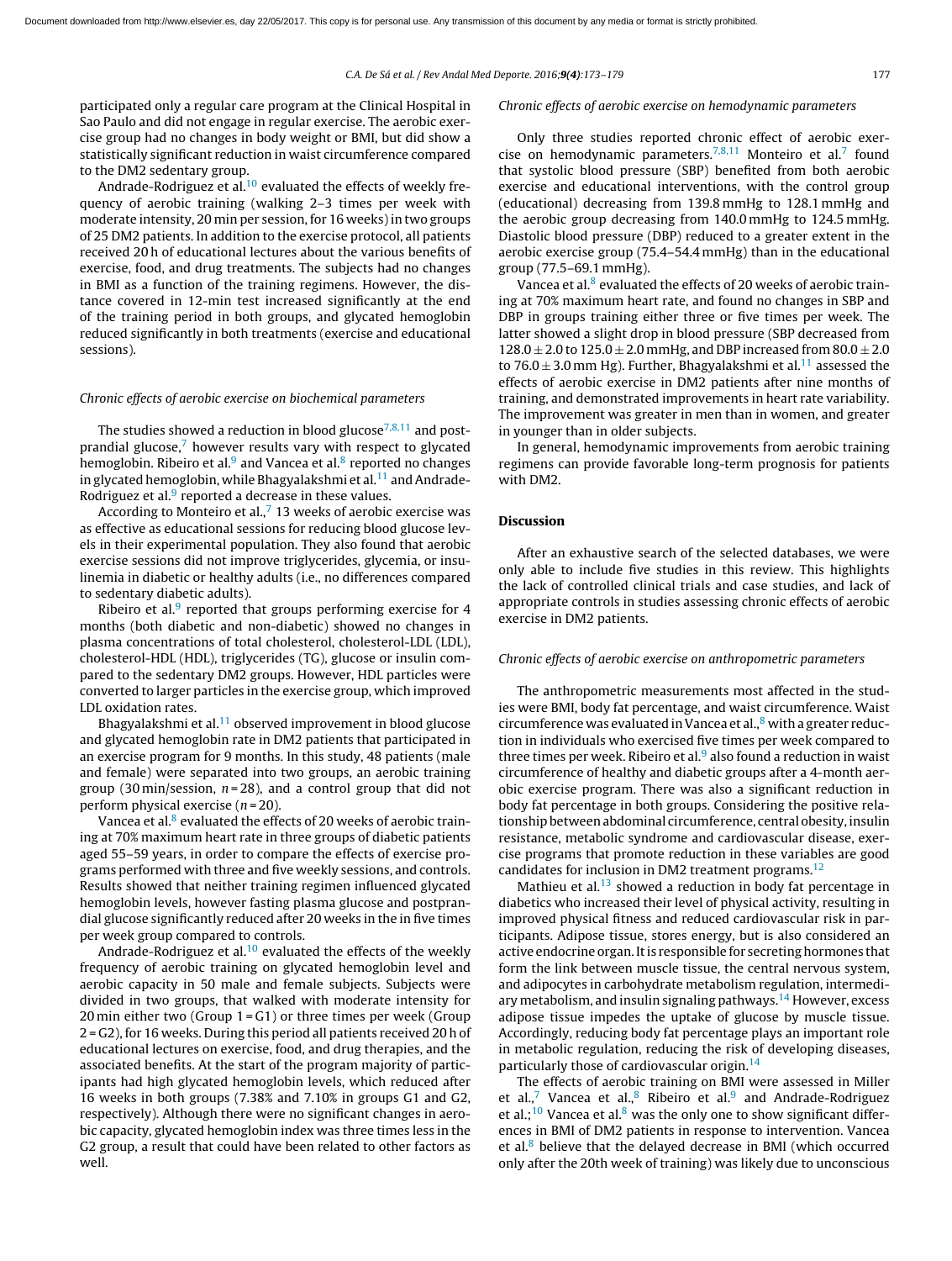compensatory increase in caloric intake (i.e., due to training). It is also worth noting that individuals with BMI close to normal may still have a waist circumference associated with risk for cardiovascular disease, especially in males. For this reason, this particular method may not be as reliable for diagnosing risk cardiovascular risk.[15](#page-6-0) Reduction in BMI as the primary purpose of aerobic exercise programs from diabetics should be reviewed, since the protocols used in the studies analyzed in this review did not find significant reductions in BMI over their respective intervention periods.

#### Chronic effects of aerobic exercise on biochemical measures

The studies analyzed in this review evaluated biochemical responses to different intervention protocols with various relationships between exercise duration, intensity, and weekly frequency. Blood glucose levels, glycated hemoglobin, total cholesterol, HDL, and LDL were measured.

Blood glucose decreased significantly only in groups with high weekly training frequency (five times a week). $8,11$  In one study, changes in basal blood glucose levels were similar in the groups that exercised three times a week and control groups.<sup>7</sup> [T](#page-6-0)hese studies provide evidence that the positive responses in the control of DM2 patient blood glucose levels are associated with higher weekly frequency of exercise.

Ribeiro et al. $9$  was the only study evaluating effects of aerobic exercise on lipid profile. Although the authors did not find positive treatment effects on lipid profile, they did find that aerobic exercise practiced three times a week at moderate intensity increased the efficiency of HDL in LDL oxidation (regardless of changes in insulin resistance), and increased HDL plasma concentrations.

One ofthe main targets in the treatment of diabetic dyslipidemia is HDL. Low HDL levels are often associated with elevated levels of TG, and may be associated with the aggressive nature of cardio-vascular disease in diabetic patients.<sup>[16](#page-6-0)</sup> According to the American Association of Diabetes, $17$  DM2 patients generally do not show quantitative differences in the mean concentration of cholesterol and LDL compared to healthy individuals. However, from a qualitative point of view, are distinguished by high profile atherogenicity by the higher proportion of small, dense LDL particles.

Andrade-Rodriguez et al.<sup>[10](#page-6-0)</sup> and Bhagyalakshmi et al.<sup>[11](#page-6-0)</sup> showed that aerobic exercise at a frequency of three times a week is more efficient than twice per week for controlling glycated hemoglobin levels, a result also found in other studies. $18,19$  Although glycated hemoglobin is an important parameter for the diagnosis and monitoring of diabetes and pre-diabetes, studies by Andrade-Rodriguez et al.,<sup>[10](#page-6-0)</sup> Bhagyalakshmi et al.,<sup>[11](#page-6-0)</sup> and Miller et al.<sup>[7](#page-6-0)</sup> suggest that only high-frequency training protocols (five times a week) promote positive changes in this parameter. Thus, intervention programs for patients with DM2 should be structured to include aerobic activity of moderate to high intensity, and should aim for five times per week.

# Chronic effects of aerobic exercise on hemodynamic measurements

Several studies evaluated chronic effect of exercise on heart rate variability and blood pressure (systolic and diastolic). Bhagyalakshmi et al. $<sup>11</sup>$  $<sup>11</sup>$  $<sup>11</sup>$  was the only study that found that exercise training</sup> increasing Heart Rate Variability (HRV) (i.e., exercise training provided benefits relative to the control group). HRV quantifies changes in beat-to-beat heart rate caused by changes in autonomic activity, and low HRV is a strong predictor of mortality in diabetic patients. A healthy body system responds quickly and completely to environmental challenges in order to maintain homeostasis.<sup>[20](#page-6-0)</sup>

Monteiro et al.<sup>[7](#page-6-0)</sup> showed significant decrease in DBP rates in subjects that exercised compared to those that received only educational sessions. SBP reduced in both groups. Vancea et al. $8$ demonstrated marginal influence of aerobic exercise on SBP. However, weekly frequency of training also seems to affect blood pressure response, where greater reduction in DBP was observed in the group that performed exercise five times weekly compared to other groups (three times weekly and sedentary).

According to Green et al.<sup>[6](#page-6-0)</sup> the cardiovascular system is designed to perfuse the cells of all tissues. Each tissue has control over its own perfusion or blood flow, but the level of local control depends on a sufficiently high level of blood pressure maintained by a central control mechanism. Local control of blood flow occurs through regulation of systemic arterial pressure systems. Among systems controls, central regulation of blood pressure is the most important feature of the cardiovascular system because it allows local control of blood flow. In DM2 patients, heart rate is one variable that can be monitored to control progression of the training regimen.

All studies required training at least twice a week, and for at least 20 min per session. Balducci et al. $^{21}$  $^{21}$  $^{21}$  concluded that, at least in diabetic subjects with low physical fitness, low-intensity training is as effective as a high-intensity training to improve modifiable risk factors for cardiovascular disease. This suggests that, for practical and therapeutical purposes, intensity is not as important as training frequency and type of exercise.

Studies have shown that suitable training intensity for diabetic patients should be between 60 and 80% maximum heart rate. $8,10$ Aerobic exercise of moderate intensity performed between 3 and 5 times a week can aid control of cardiometabolic parameters in type 2 diabetics.

Sigal et al. $22$  recommend that to control glycemic parameters, maintain weight, and reduce cardiovascular disease risk, diabetics should perform moderate-intensity aerobic exercise more than 150 min per week (40–60% of VO<sub>2max</sub> or 50–70% HR), or more than 90 min/week of vigorous aerobic exercise (>60% of VO<sub>2max</sub> or >70% HR). Physical activity should be occur 3 days per week, with no more than two consecutive days of no activity. Boulé et al. $^{23}$  $^{23}$  $^{23}$  assert that the effects of a single aerobic exercise session on insulin sensitivity lasts 24–72 h, depending on duration and intensity. Although the acute response rarely exceeds 72  $h<sup>23</sup>$  $h<sup>23</sup>$  $h<sup>23</sup>$  it nonetheless plays an important role in modulation of glucose, independent of drug treatments or other interventions.

#### Limitations

One limitation of the study is heterogeneity in the variables observed in the reviewed studies. Although the studies addressed the same theme, heterogeneity may result in reducing the power of generated conclusions. Another limitation was that not all the potential effects were evaluated.

### Conclusion

The scientific literature demonstrates beneficial effects of moderate-intensity aerobic exercise practiced with a frequency of three times a week or more on waist circumference, blood glucose and diastolic blood pressure in DM2 patients. This study also points to the need for development of randomized clinical trials to provide more information about the types of exercises, as well as duration, intensity, and appropriate weekly frequency to yield positive effects for patients with DM2.

#### Ethical disclosures

Protection of human and animal subjects. The authors declare that no experiments were performed on humans or animals for this study.